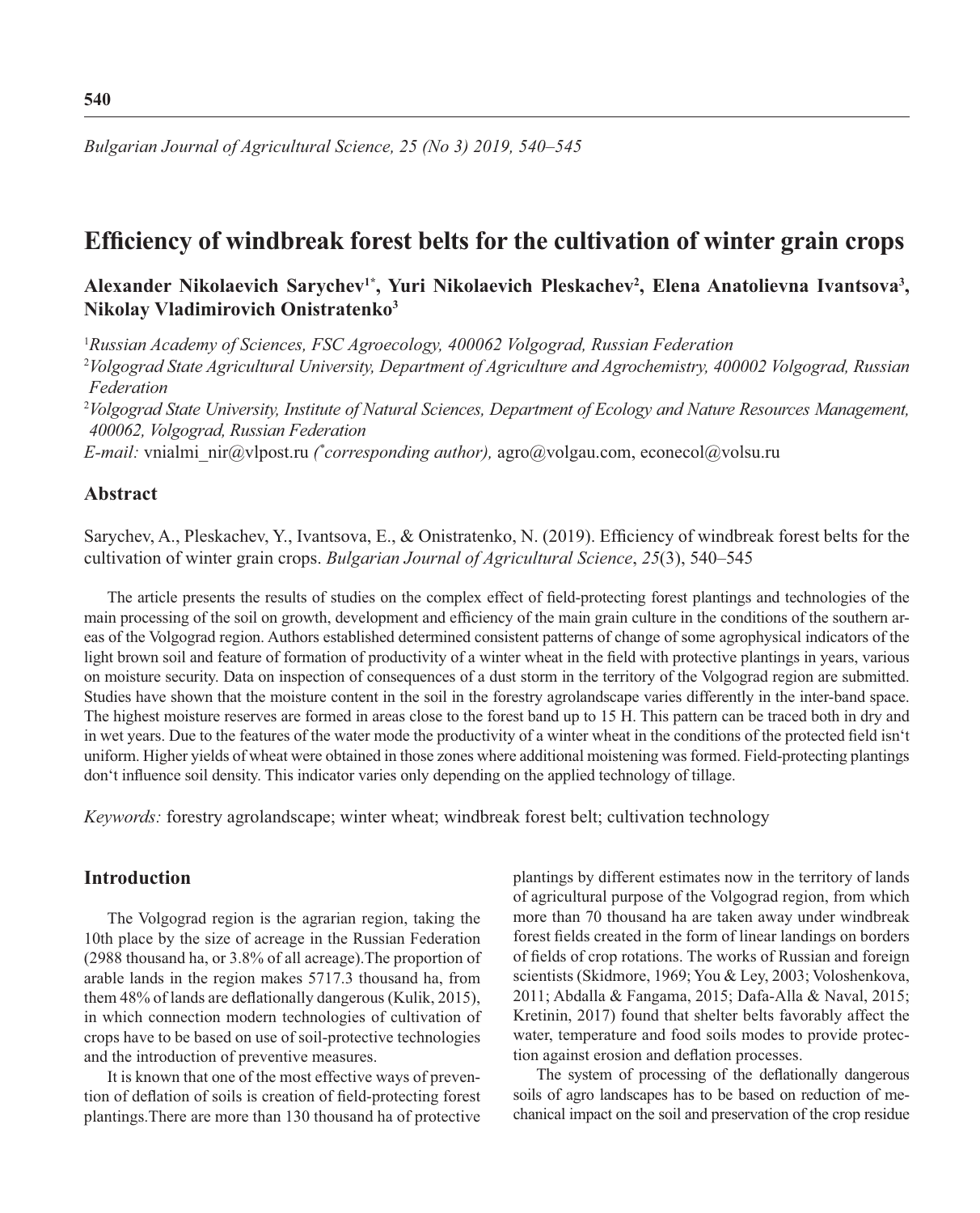remains that is possible only at application of planing plow processing of the soil or at introduction of direct no-till technologies of crops (Akgun et al., 2014). It is established that the winter period on the fields processed by planing plow 1.5-2 times more, in comparison with dump plowing and small surface treatments collects snow that is especially important for lowsnow areas same as the Volgograd region. It is possible to reach small (superficial) processing only by disk tools or disk tools in combination with planing plow during the droughty postharvest period of high-quality cutting of the soil. (Sukhov et al., 1991; Goleukhin & Braliyev, 2005; Belenkov, 2006; Kiryushin, 2012)

#### **Materials and Methods**

The object of researches is located in the territory of land use of country farm of the individual entrepreneur Sarychev in Kotelnikovsky district of the Volgograd region. For carrying out researches on efficiency of field-protecting forest plantings and technologies of cultivation during 2013-2017 a series of multiple-factor field experiments in a grain-fallowingthree-field rotation has been put.

The studied crop is winter wheat; grade "SPARTAK", norm of sowing 3.5 million germinated seeds per 1 hectare.

All technological operations carried out during the growing season on technological cards based on dry farming system in recommendations for Volgograd region.

Scheme of experiment:

Factor A. Agrolandscape: I. Open Field (OF) (control) II. Fields protected by forest belt (FPFB) (Distance from forest belt 1.5 H, 5H, 10H, 15H, 25H, 35H)\*. H is the height of the forest belt.

Factor B. Soil cultivation: I. Moldboard (Dump) plowing 0.20-0.22m II. Shallow planning loosening 0.10-0.12 m. III. Disking  $0.10 - 0.12$  m. IV. Combined processing  $0.14 - 0.16$  m.

The repetition of the experiments is threefold, with the systematic placement of options.

Protection forest belts of 3 rows Ulmuspumilain the composition of the agrolandscape; 45 years old; in 9.5-10 m of Height.

The soil of the experimental field is represented by light Kastanozems heavy loam soils, in which the humus content is  $1.8\%$ , total nitrogen – 0.15%, phosphorus – 0.10%, potas $sium - 0.40\%$ .

Weather conditions in the years of research, according to the Kotelnikovskaya weather station (Fig. 1), differed sharply in the amount of precipitation. Conditionally years of researches can be divided on droughty – 2013 and 2015 when during vegetation 65.5 and 87 mm of rainfall respectively dropped out, and favorable on moistening 2014, 2016, 2017 (during vegetation 94, 198 and 117 mm of rainfall respectively dropped out).



**Fig. 1. The amount of precipitation during the period 2013-2017**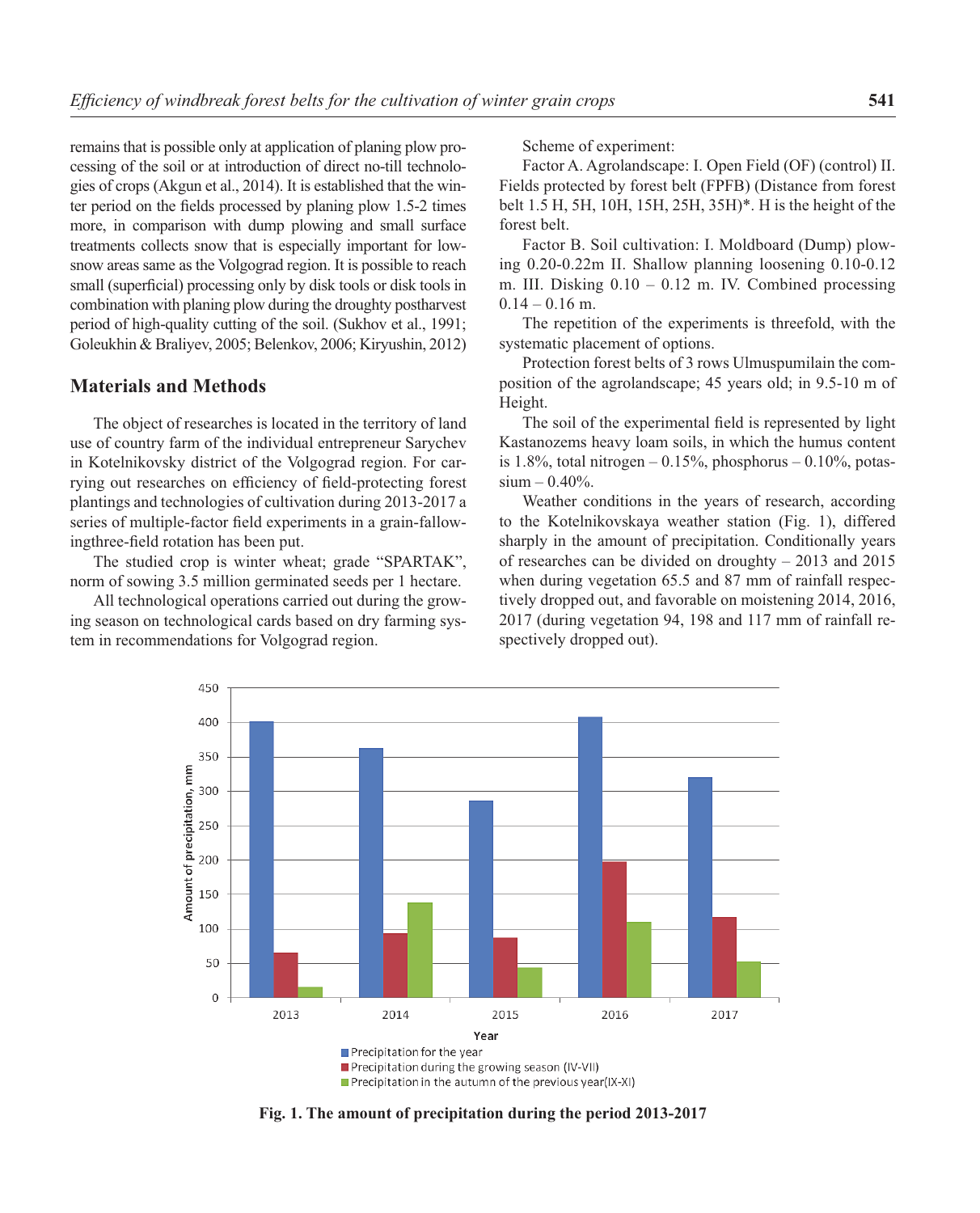To obtain the data, the standard methods of sampling and analysis of plant samples and soil samples were used. Determination of humidity of the soil was carried out by a thermostat-weight method, in triple frequency. Sampling was conducted by soil drill through 10 cm to a depth of 1 m. Selection was carried out in 4 periods: before sowing, in tillering phase, in the phase of entering the tube-earing, before harvesting culture. The volumetric mass of the soil was determined with the help of a cutting ring in triplicate repetition by layers 0-0.1, 0.1-0.2 and 0.2- 0.3 m at the beginning and at the end of the growing season. A study of the macroaggregate composition of the soil in the 0-0.3 m layer was conducted according to Savinov.

Sampling of plants was carried out by the method of state variety testing of crops. Sheaves of plants were selected on fixed sites using frames with an area of  $0.25 \text{ m}^2 (50 \text{x} 50 \text{ cm})$ in triplicates in the phase of tillering, earing and full maturity. The elements of the structure determining the yield value, the number of stems, including productive ones, the size of the ear, the number of grains in the ear, the mass of 1000 grains, the height of plants, the nature of the grain, the amount of protein in the grain were estimatedл Results were processed by methods of mathematical statistics.

### **Results and Discussions**

Moisture during sowing and growing is the main factor in obtaining a guaranteed crop of winter crops for the soil and climatic conditions of the Volgograd region. Features of the climate in the south of the Volgograd region make this factor limiting for agricultural crops. It is known that emergence of shoots and development of a winter wheat during the autumn period requires not less than 20 mm of productive moisture in the 0-0.3 m soil layer (Balashov et al., 2016).

The water regime of the soil during the years of observations differed sharply in the content of the reserves of productive moisture, as our studies have shown. In addition, on the field with protective plantings, the amount of productive moisture in the soil changed depending on the removal from the protective forest belt and technological methods of tillage. So, in 2012 and 2014 before crops of a winter wheat, in September the content of productive moisture in a meter layer of earth was critically low both on fields with protective plantings, and without them; moisture content varied from 7.3 to 30.0 mm depending on remoteness from a forest strip and kind of soil treatment. The highest moisture reserve was on the variant with the use of the combined APK-6 plow – from  $13.0$  mm  $(35H)$  to  $30.0$ mm (5H). The lowest moisture content in the inter-band space was when using a disc harrow – from 7.3 (35H) mm up to 11.1 (10H) mm, which adversely affected on winter wheat seedlings. Shoots were obtained only in areas with optimal moisture content  $-30-35$  mm. The sowing of winter wheat in autumn 2013, 2015 and 2016 was carried out with the optimal content of available moisture meter layer of soil – from 44.0 to 62.1 mm. At the same time, in the field with forest protection bands observed heterogeneous water regime, as in the dry periods of 2012 and 2014. The largest moisture reserve was formed at a distance of 5 to 15 H from the forest belt. Depending on the technology of cultivation, the moisture content in the soil of the experimental field ranged from  $47.4$  to  $62.1$  mm. In the zone of the field, where the meliorative role of the forest belt weakens and on the field without protective plantations, the soil moisture reserve varied from 44.0 to 52.3 mm. For the emergence and development of autumn the amount of moisture and winter wheat are sufficient.

During the resumption of the growing season the soil water regime on interbelt space also differentially changed due to the specific deposition of the snow cover in winter, as the shelter forest stands are formed of snowy plumes.

It was found that the moisture content in the soil is closely related to the distance from the field of the protective band, which is described by the equation of logarithmic dependence within the studied experiment (Fig. 2).This pattern of distribution of moisture reserves on the field under the protection of forest belts was traced during the entire growing season of winter wheat.

Researches have shown that when growing winter wheat in the same soil and climatic conditions total water consumption can be different depending on the distance from the forest belt and tillage systems. Thus, the value of total water consumption in dry years is lower than in wet years, and the coefficient of water consumption of culture on the contrary is higher in dry years.

In dry years (2013, 2015), the total water consumption in the field under the protection of forest belts, depending on soil cultivation, was 1213.4 m<sup>3</sup>/ha for dumping plowing, 1247.2 m<sup>3</sup>/ha for shallow flattening, 1070.0 for disking, and for combined processing  $-1288.5$  m<sup>3</sup>/ha. In the good years (2014, 2016, 2017), the value of this indicator was 1843.4, 1794.9, 1705.8 and 1872.0 m3 /ha accordingly. The total water consumption in the field with protective plantations was on average higher than on the field without forest belts  $-$  by 76.6 m3 /ha in arid and at 128.9 m3 /ha in favorable years for humidification.

Thus, it can be concluded that forest protection strips have a direct impact on the formation of moisture reserves in the soil. There is a decrease in stocks of moisture in the soil in process of removal from protective forest strips.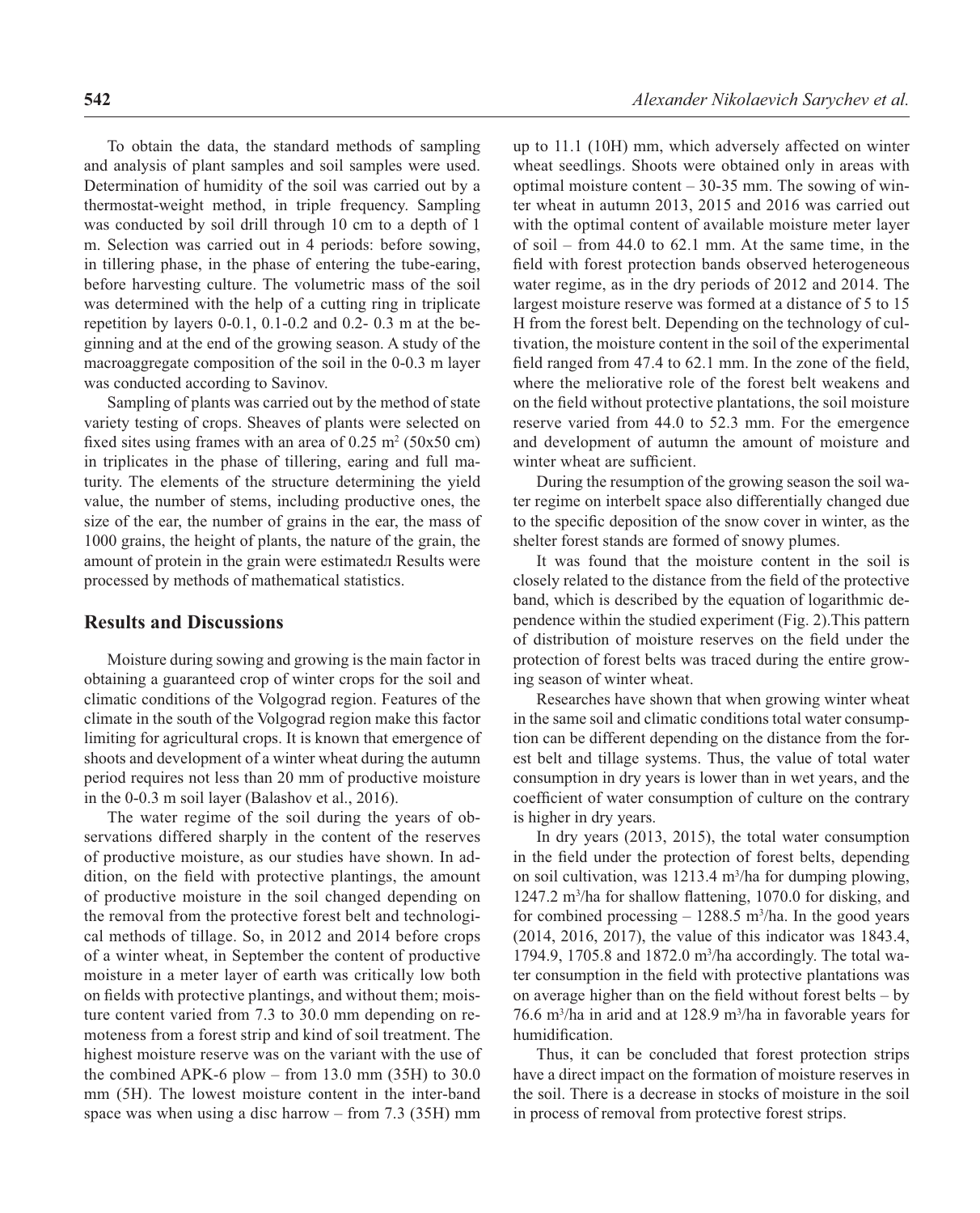

**Fig. 2. Dependence of the available moisture content in the inter-band space on the distance from the forest band:**  $A$  – before sowing winter wheat,  $B$  – during the resumption of the vegetation of winter wheat

*A*

*B*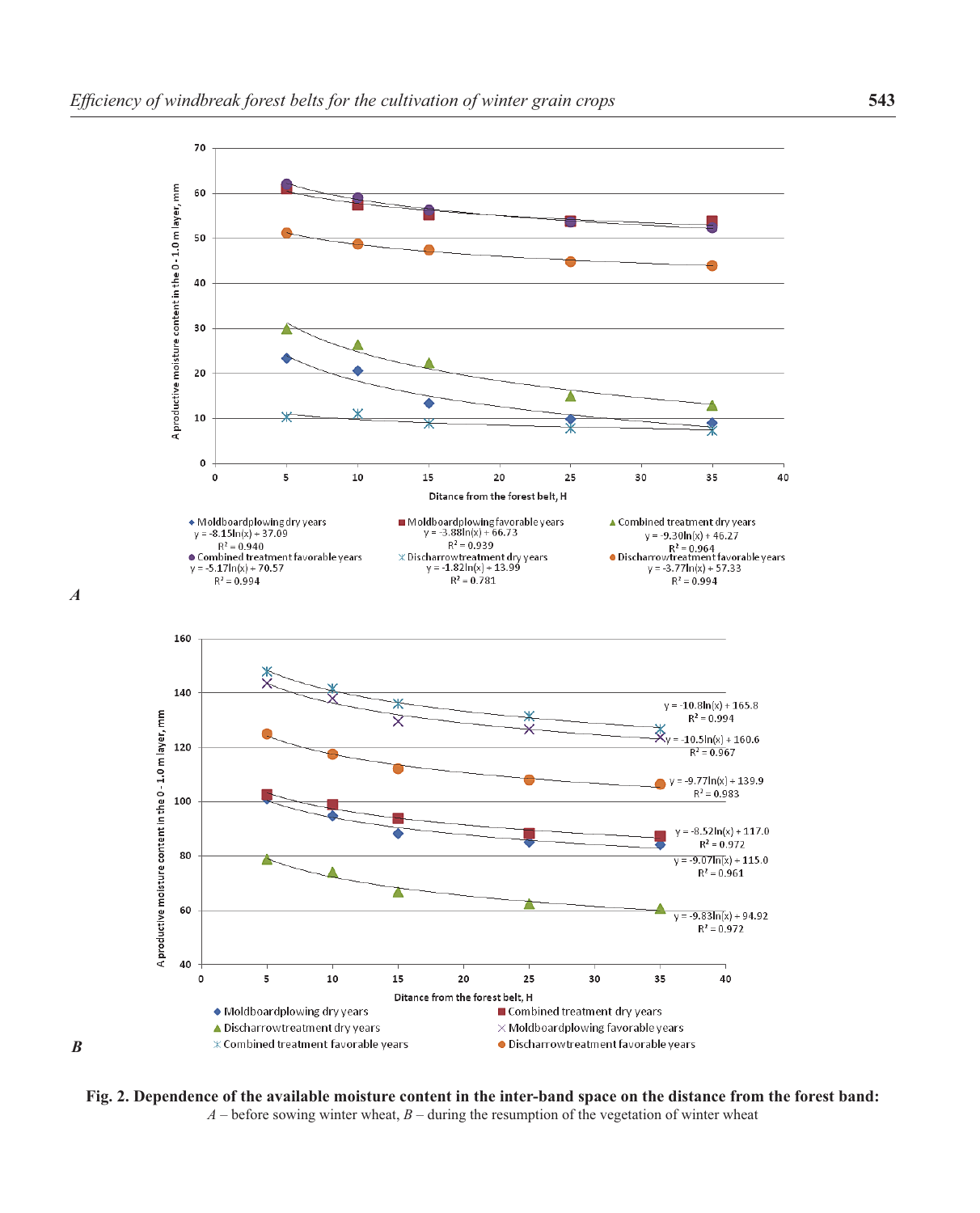| Distance from forest belt                                                              | Acceptance of basic tillage, implement |                  |                 |                 |  |  |
|----------------------------------------------------------------------------------------|----------------------------------------|------------------|-----------------|-----------------|--|--|
|                                                                                        | Moldboard plowing                      | Shallow planning | Disc harrow     | Combined        |  |  |
|                                                                                        | $PN-8-40$                              | loosening KPSh-9 | treatment BDT-7 | treatment APK-6 |  |  |
| 1.0H                                                                                   | 0.45                                   | 0.44             | 0.25            | 0.54            |  |  |
|                                                                                        | 1.24                                   | 1.18             | 0.97            | 1.31            |  |  |
| 5H                                                                                     | 1.45                                   | <u>1.46</u>      | 1.02            | 1.58            |  |  |
|                                                                                        | 3.33                                   | 3.17             | 2.73            | 3.56            |  |  |
| 10H                                                                                    | <u>1.37</u>                            | <u>1.35</u>      | 0.95            | 1.49            |  |  |
|                                                                                        | 3.12                                   | 2.99             | 2.57            | 3.24            |  |  |
| 15H                                                                                    | 1.25                                   | 1.24             | 0.91            | 1.38            |  |  |
|                                                                                        | 2.92                                   | 2.79             | 2.41            | 3.01            |  |  |
| 25H                                                                                    | 1.14                                   | <u>1.16</u>      | 0.84            | 1.27            |  |  |
|                                                                                        | 2.69                                   | 2.60             | 2.33            | 2.88            |  |  |
| 35H                                                                                    | 1.11                                   | 1.12             | 0.81            | 1.26            |  |  |
|                                                                                        | 2.53                                   | 2.46             | 2.28            | 2.76            |  |  |
| Average yield under the protection of forest belt                                      | <u>1.09</u>                            | 1.10             | 0.77            | <u>1.21</u>     |  |  |
|                                                                                        | 2.82                                   | 2.72             | 2.32            | 2.99            |  |  |
| OP (control)                                                                           | 1.02                                   | 1.03             | 0.74            | <u>1.17</u>     |  |  |
|                                                                                        | 2.55                                   | 2.39             | 2.15            | 2.72            |  |  |
| HCP $_{05}$ (general); 2013 – 0.08; 2014 – 0.17, 2015 – 0.09; 2016 – 0.28, 2017 – 0.17 |                                        |                  |                 |                 |  |  |

**Table 1. Harvest of winter wheat in the inter-band space, t/ha (average for 2013-2017)**

*Note*: in the numerator, the average yield in the dry years 2013, 2015; in the denominator the average yield in the favorable years 2014, 2016, 2017

| Table 2. Average height of the ground loops in forest field-protecting shelterbelts after a dust storm, m |  |  |  |
|-----------------------------------------------------------------------------------------------------------|--|--|--|
|-----------------------------------------------------------------------------------------------------------|--|--|--|

| Place of sampling                       | Municipal District of Volgograd Region |              |           |         |  |
|-----------------------------------------|----------------------------------------|--------------|-----------|---------|--|
|                                         | Kotelnikovsky                          | Octobvabrsky | Yelanskiv | Kletsky |  |
| 3 m from forest belt, windward side     | 0.26                                   | 0.24         | 0.20      | 0.15    |  |
| The middle of the belt                  | 0.85                                   | 0.79         | 0.67      | 0.45    |  |
| 3 m from the forest belt, windward side | 0.66                                   | 0.63         | 0.48      | 0.28    |  |

Density is a very important agrophysical soil parameter. An increase in soil density above  $1.3$  g/cm<sup>3</sup> leads to a deterioration in water availability, air exchange, nutrient regime and oppression of cultivated plants. As a result of researches it was established that the soil protective plantings did not render influence on size of density. The value of this indicator was influenced only by the technology of soil cultivation, which was applied on the inter-band space. On average, for 5 years of observations, the soil density was at the same level and was determined depending on the treatment 1.17-1.23 g/ cm<sup>3</sup> before sowing winter wheat and 1.27-1.36 g/cm<sup>3</sup> before slaughter.

The productivity of cultivated culture and production quality are the main criteria for evaluating the effectiveness of agro-technology implementations. The yield indicator of winter wheat varied significantly during the years of research, which is primarily due to the prevailing weather conditions, as it can be seen from the data in Table 1. In dry years, the yield of winter wheat did not exceed 1.6 t/ha, and in humid years, productivity in individual control plots reached 3.56 t/ ha. The highest yield of winter wheat was formed in zones

etc. and approximations to the timber the band from 1.5 to 15 H. This is due to formation of optimum of water and food regime in these areas. It is established during the researches that in close proximity to a windbreak forest field at distance up to 1.5 H there is an oppression of cultural plants and decrease in their productivity that is caused by influence of trees which root system extends in a regional part of the field and absorbs a part of available moisture and nutrients.

The effectiveness of field shelter plantations against deflation processes was confirmed in March 2015 in a dust storm in the Volgograd region, when for 7 days the wind speed was  $22-25$  m/s, as a result, in fields without protective forest belts and in fields where the distance between forest belts exceeded 600 m, the upper soil layer from 5 to 11 cm was lost. Most of the fertile layer was transferred to the ravine-girder net and accumulated in field shelterbelts.

The sediment height was in some places up to 0.85 m (Table 2). In the fields, including the experimental field, with the optimal inter-band spacing between the plantations, and also using soil-processing technology based on the use of aggregates with flat-cutting working organs and leaving